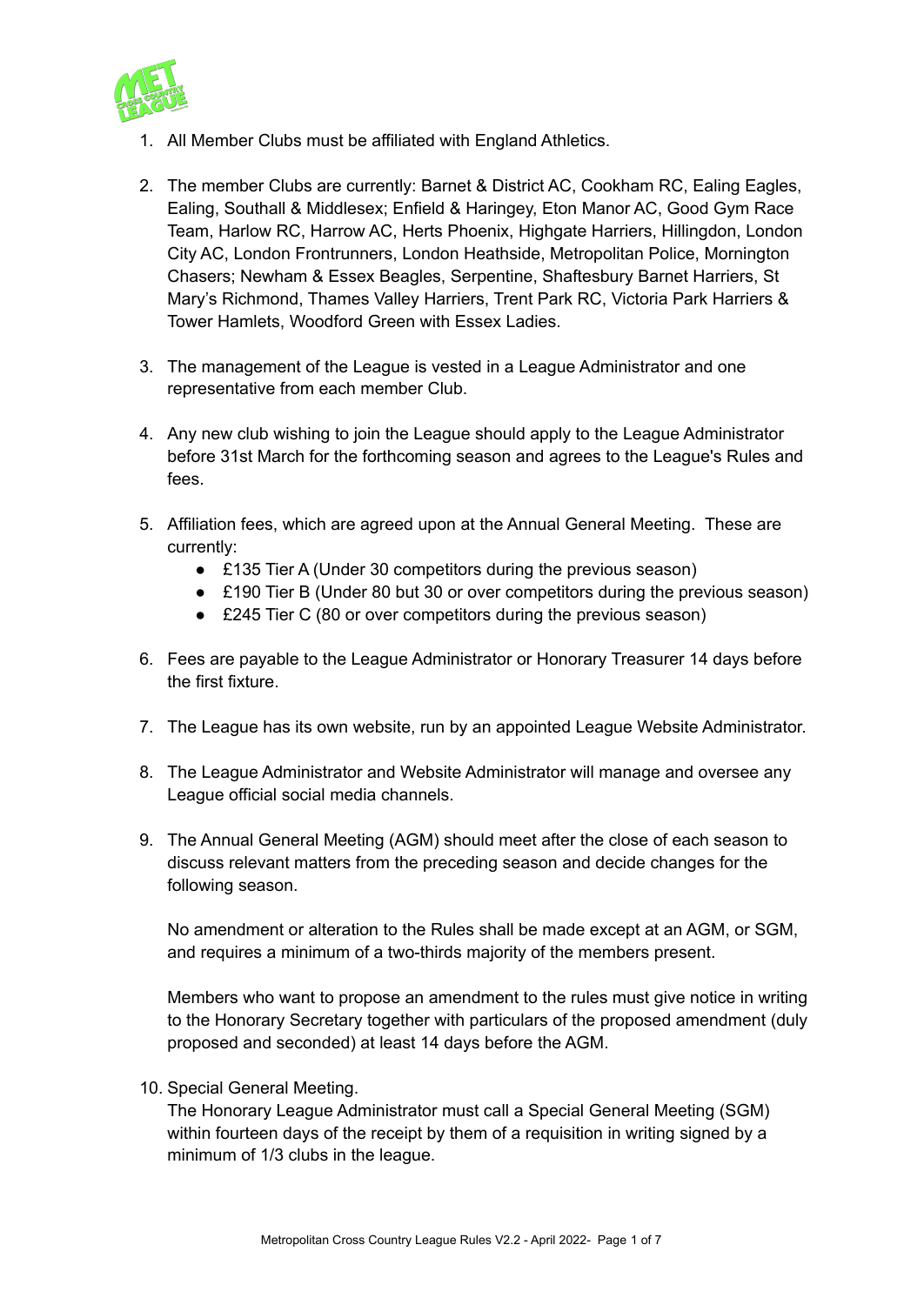

The requisition should state the exact business to be discussed. The Honorary League Administrator will display the Special General Meeting Agenda on the League's normal communication channels at least seven days prior to the meeting.

Voting at a Special General Meeting requires a minimum of a two-thirds majority of the members present.

- 11. Proxy Voting. Members need to be present to vote, Proxy voting is not permitted.
- 12. The season will be made up of 5 meetings between September and March.
- 13. A Meeting Manager shall be appointed for each fixture (normally the League Administrator)
- 14. Host clubs are requested to notify the League and Website Administrator of fixture details along with a local map of the venue and course maps at least 14 days prior to their fixture.

These details will then be displayed on the League Website. This must be in the format provided by the website administrator to ensure uniformity.

Host clubs are responsible for the accuracy of this information and must inform the League Administrator and Website Administrator of any changes as soon as possible, i.e. changes to the course, parking/travel arrangements.

15. The host club shall arrange for Officials, Marshals and a Welfare Officer for each race.

Host clubs may contact other local League clubs to request help with officiating and marshalling.

It is the responsibility of each host club to obtain a race permit, seek landowners' permission and complete a course risk assessment, to ensure the fixture complies with all rules and regulations that cover the event.

- 16. Each club with a minimum of 30 runners must provide at least one official to assist at the start-finish area for the duration of the races.
- 17. All clubs are responsible for the welfare of their own athletes attending any fixture.

Anyone with concerns for the welfare of athletes should immediately raise this with the present welfare office or meeting manager.

18. The timetable, race distances and age groups are:

12:00 UP TO 2 km Under 11's Boys 12:05 UP TO 2km Under 11's Girls 12:15 3Km Under 13 Boys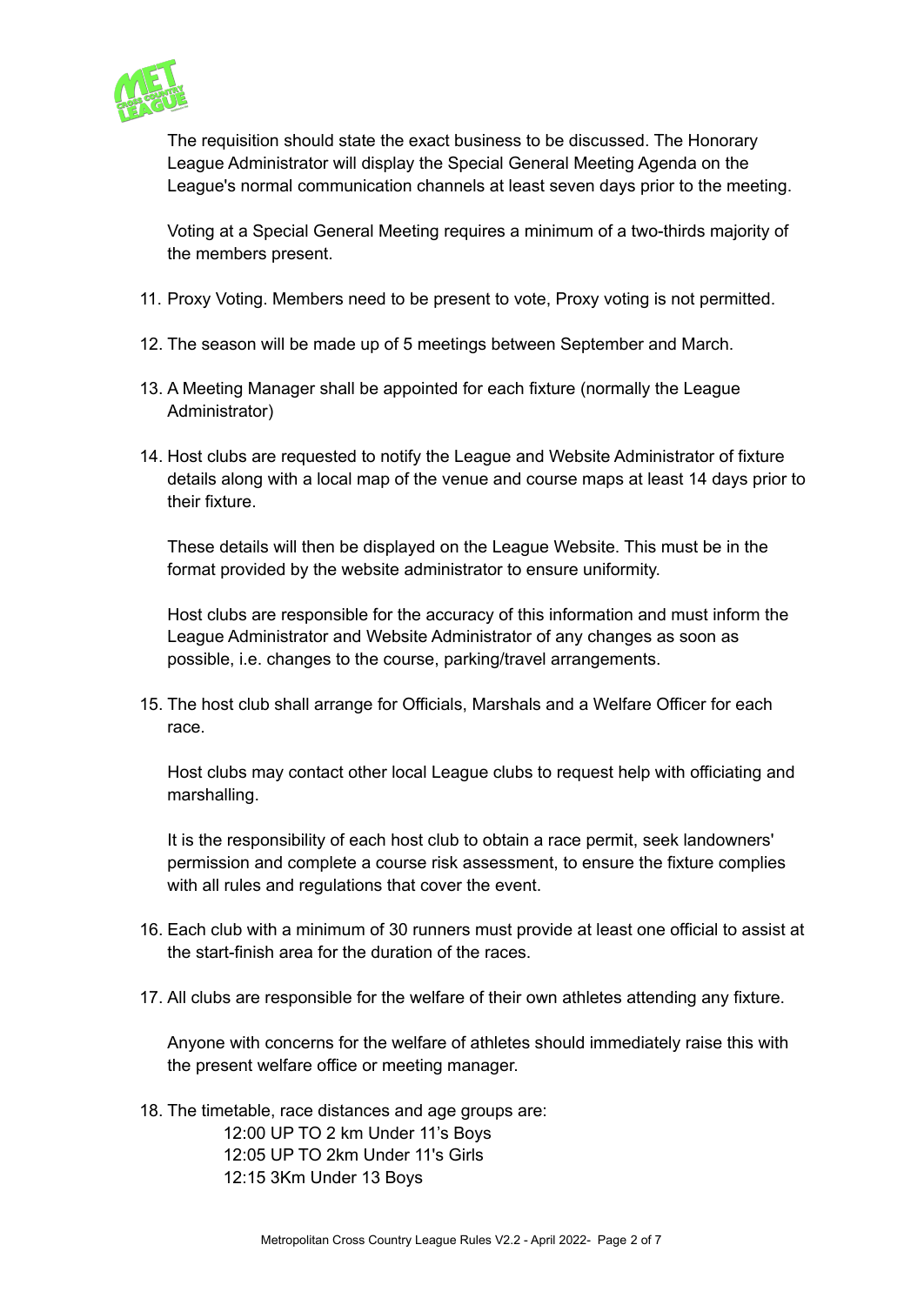

12:30 3Km Under 13 Girls 12:45 4Km Under 17 Men/Under 15 Boys 13:00 4Km Under 17 Women/Under 15 Girls 13:15 7-8Km Women/Veteran Women 14:00 7-8 km Men/Veteran Men

Race Start times may vary should the host club or Meeting Manager need to alter them. They may also combine the junior races by sex if required.

19. The rules of the ECCA and UK Athletics rules for competition shall apply. Club colours should be worn.

As per the current rules for competitions, listening devices are not permitted on safety grounds.

The Referee can disqualify any athlete who does not comply with this rule.

20. Guest runners (i.e. with no affiliation to any of the member clubs) can only be given numbers by the Meeting Manager for a charge of £5 for Seniors, and £3 for Juniors.

Guest runners should be affiliated with a UK Club and have a current EA/URN number for the forthcoming season.

Guest runners are not eligible for prizes at the end of the season and will be declared as non-scoring.

- 21. All athletes, including guest runners, must have a current and valid URN number.
- 22. Numbers are to be supplied by the League and can be collected at the first race a club attends from the League Administrator or collected prior to any fixture by special arrangement with the League Administrator.

Each Club must have at least one person at each fixture to distribute race numbers and record these.

Safety pins are not provided by the League for athletes' numbers.

23. Should a fixture need to be cancelled for any reason, then the host club must inform the League Administrator as soon as practicable. Where possible an alternative date and/or venue should be sort.

The alternative date and/or venue should be agreed upon with the League Administrator.

Should an alternative date and/or venue not be available or agreed then this fixture will be removed from the season and the season will be formed of the remaining fixtures.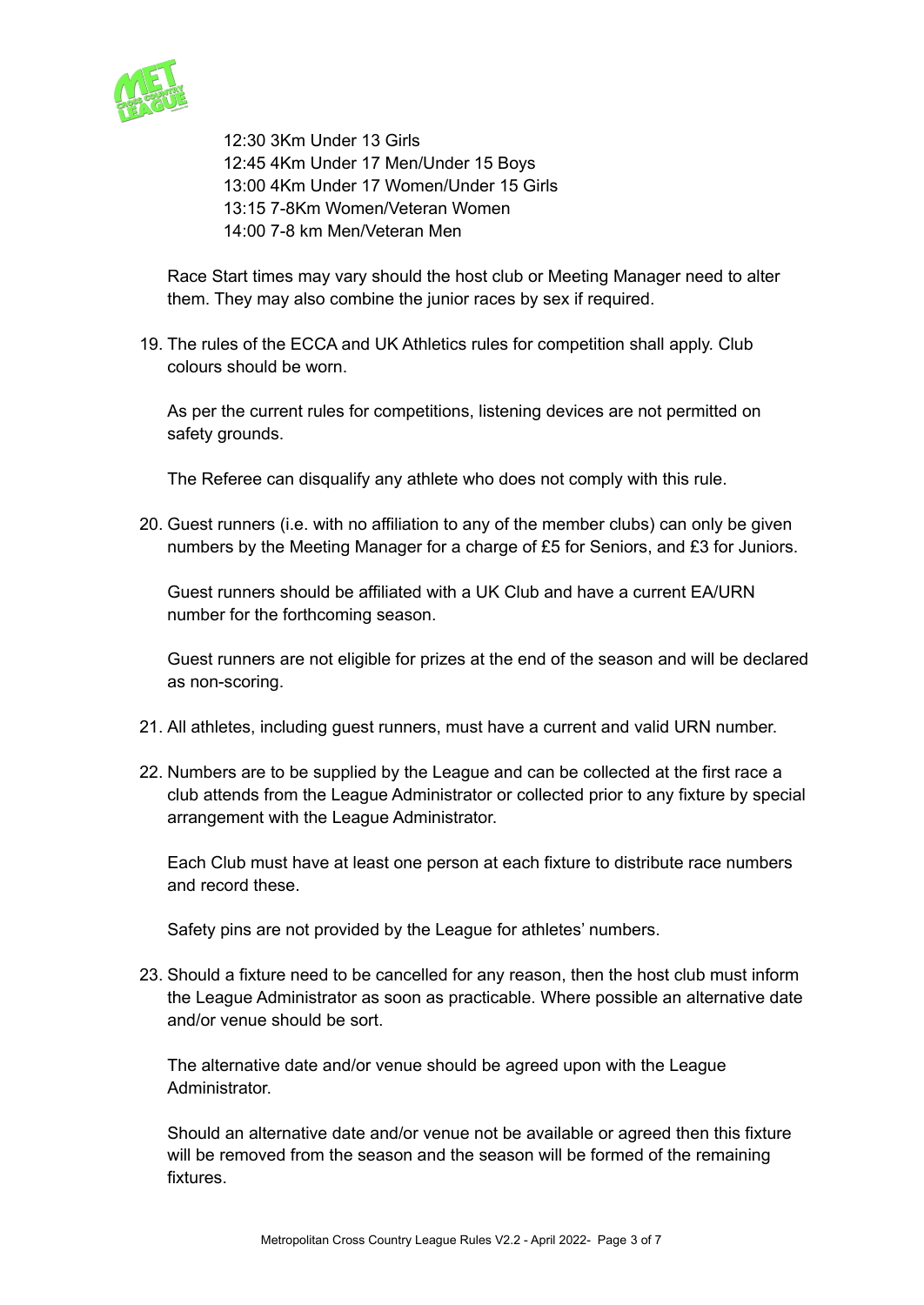

24. Currently, the League uses an online portal, managed by the Website Administrator, for the declaration of athletes.

Each club is issued with 1 login for this portal, and they are responsible for ensuring the accuracy of the information they record via this portal and that this information is submitted on time.

All declarations must be updated to the portal by 19.30 on race day, with the exception of the last race of the season, race 5, where these should be submitted by 14:30 to allow for final results.

The League reserves the right to make changes to the portal without notice (for technical reasons for example). It also reserves the right to change the times for submission of declaration and the method of submission where necessary. However, will give notice on the latter points.

25. Young Athletes' age groups are taken as under the mentioned age at midnight 31st August/1st September preceding the season.

Age groups in the Under 11 Boys and Girls, Under 13 Boys and Girls, Under 17 Men/Under 15 Boys, Under 17 Women/Under 15 Girls races, plus five-year categories for senior athletes will be marked in the results.

Juniors must be a minimum age of 9 on the day of the race.

Veterans must have reached their age category on the day of the race. To be eligible to score, competitors should only compete in the correct race for their age group. For example, an Under 17 Man can only score in the Under 17 Men's Team competition.

26. Any athlete running in the incorrect age or sex race will be declared as a non-score in terms of both individual and team points.

The meeting manager can use their discretion where the distances are the same, for example, a female athlete running the men's race as they arrived late.

Any athlete wishing to run up an age race should seek permission from the meeting manager, who, if approved, will issue them a guest number free of charge. They will be declared in the results as a guest runner.

- 27. Any athlete who has resigned from their former first claim club and has switched to first claim membership of a member League club is eligible to compete and score once their transfer has been completed by the governing body. Any points awarded whilst a member of their former club are not transferred to the new club.
- 28. Second claim athletes are permitted to score.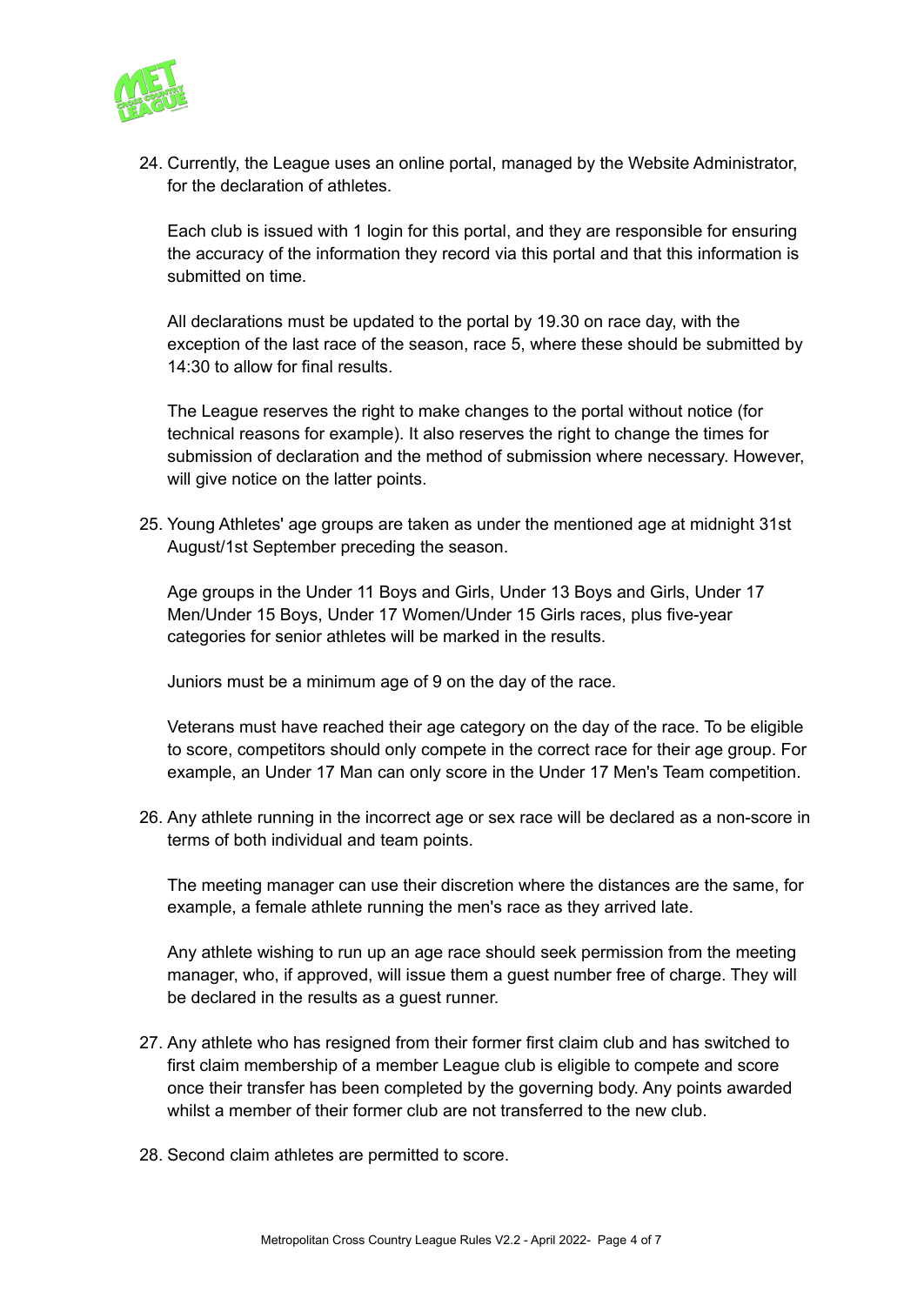

29. In terms of results, the Men's race and the Women's races are both run as one race, but their League Tables will be split into three divisions (12 teams in Divisions One & Two) in the results for Senior Men, Veteran Men, Senior Women and Veteran Women.

At the end of the season, a two-up, two-down promotion and relegation system will operate.

- 30. The number of competitors scoring for each clubs "A" team is:
	- Under 11 Boys: 4 to score
	- Under 11 Girls: 4 to score
	- Under 13 Boys: 4 to score
	- Under 13 Girls: 4 to score
	- Under 17 Men/Under 15 Boys: 4 to score
	- Under 17 Women/Under 15 Girls: 4 to score
	- Senior Women
		- i. Division 1: 6-to-score
		- ii. Division 2: 5-to-score
		- iii. Division 3: 4-to-score
	- Veteran Women
		- i. Division 1, 2 & 3: 4-to-score
	- Senior Men
		- i. Division 1: 12-to-score
		- ii. Division 2: 10-to-score
		- iii. Division 3: 8-to-score
	- Veteran Men
		- i. Division 1: 6-to-score
		- ii. Division 2: 5-to-score
		- iii. Division 3: 4-to-score

Any Club finishing more than the required number to complete a team shall be scored a B team. C teams will join the lowest division for seniors and veterans if, on at least two occasions the previous season, the club would have completed one. Thereafter, they will compete in their rightful division within the League structure.

31. All races are scored on a reverse scoring basis, i.e. if there are 50 athletes in a race, the first finisher shall score 50 points, the 50th finisher 1 point.

A club does not have to have the full number of athletes to score a team. In the senior races, athletes can count in both the senior and veteran team scoring. Scoring in the Senior, Veteran and Divisional races will be scored as if run as a separate race. Points from each fixture in each team competition are added together to create a League table.

*Note: A club non-scorers count as finishers in the club's bottom team's division. Eg A club has an A team in Div 1 (12-to-score), B team in Div 2 (10-to-score), C team in* Div 3 (8-to-score). If they finish 34 runners, 12 score in Div 1, 10 in Div 2, 8 scores in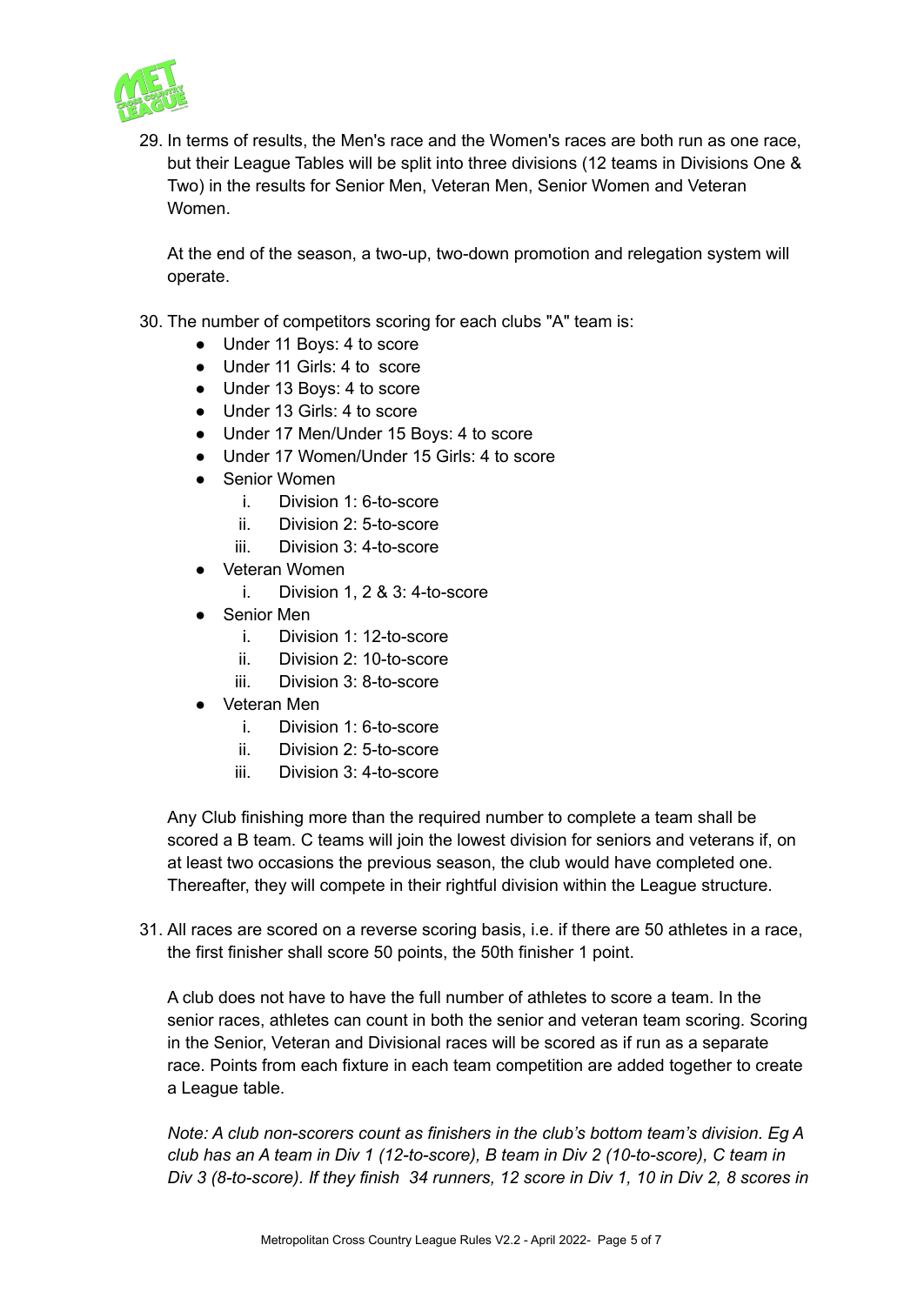

*Div 3, plus the other 4 counts as finishers in Div 3, effectively pushing other finishers in Div 3 further down. If a club has only two teams, both in Div 1, all club finishers would count as finishers in Div 1, effectively pushing other finishers in Div 1 further down, but only 24 would score (12 for A, 12 for B).*

- 32. In the event of a tie, the scorers shall, in order, use the following criteria to find a clear winner: Most team race wins, most team race seconds, most team race thirds, the position of leading runner in the last race.
- 33. The Howard Williams Trophies are awarded to reward the strongest overall club in the League for (a) Senior's (b) Juniors.

Discounting "B" Teams, the winning club in each team competition is awarded the number of points commensurate with the number of member clubs, the second-place club in each age group is awarded the number of points commensurate with the number of member clubs less one. i.e. if there are 23 member clubs, the winner gets 23 points, runner up 22 points, down to one point for the 23rd placed club. The totals for each team competition are then added together for (a) Senior's (Senior Men & Senior Women) (b) Juniors (Under 13 Boys, Under 13 Girls, Under 17 Men/Under 15 Boys and Under 17 Women/Under 15 Girls).

- 34. Runners must race at least 4 races to be eligible for prizes. In the event, a fixture is cancelled the four remaining fixtures shall all count. In the event fewer than 4 fixtures are held then runners will need to have completed all of the fixtures. In the event of a tie, the scorers shall, in order, use the following criteria to find a clear winner: most individual race wins, most individual race seconds, most individual race thirds, the highest position in the final race.
- 35. Any clubs who are awarded trophies following the last fixture of the season must return them to the League Administrator in time for the Presentation of Trophies the following season. The responsibility for the up to date engraving of the Leagues Trophies is that of the holding Club.
- 36. Finial results for teams are based on the total number of races for that season.
- 37. The League Administrator and Honorary Treasurer shall decide on how any prize money, in whatever form, is allocated.
- 38. The League does not tolerate abuse of any kind.

Any athlete, anyone associated with an athlete (parent, family members, etc), or club members that are found to be responsible for the abuse, by the meeting manager or the present welfare officer may be requested to leave the venue without recourse.

This incident will be logged with the Disputes Resolution Panel.